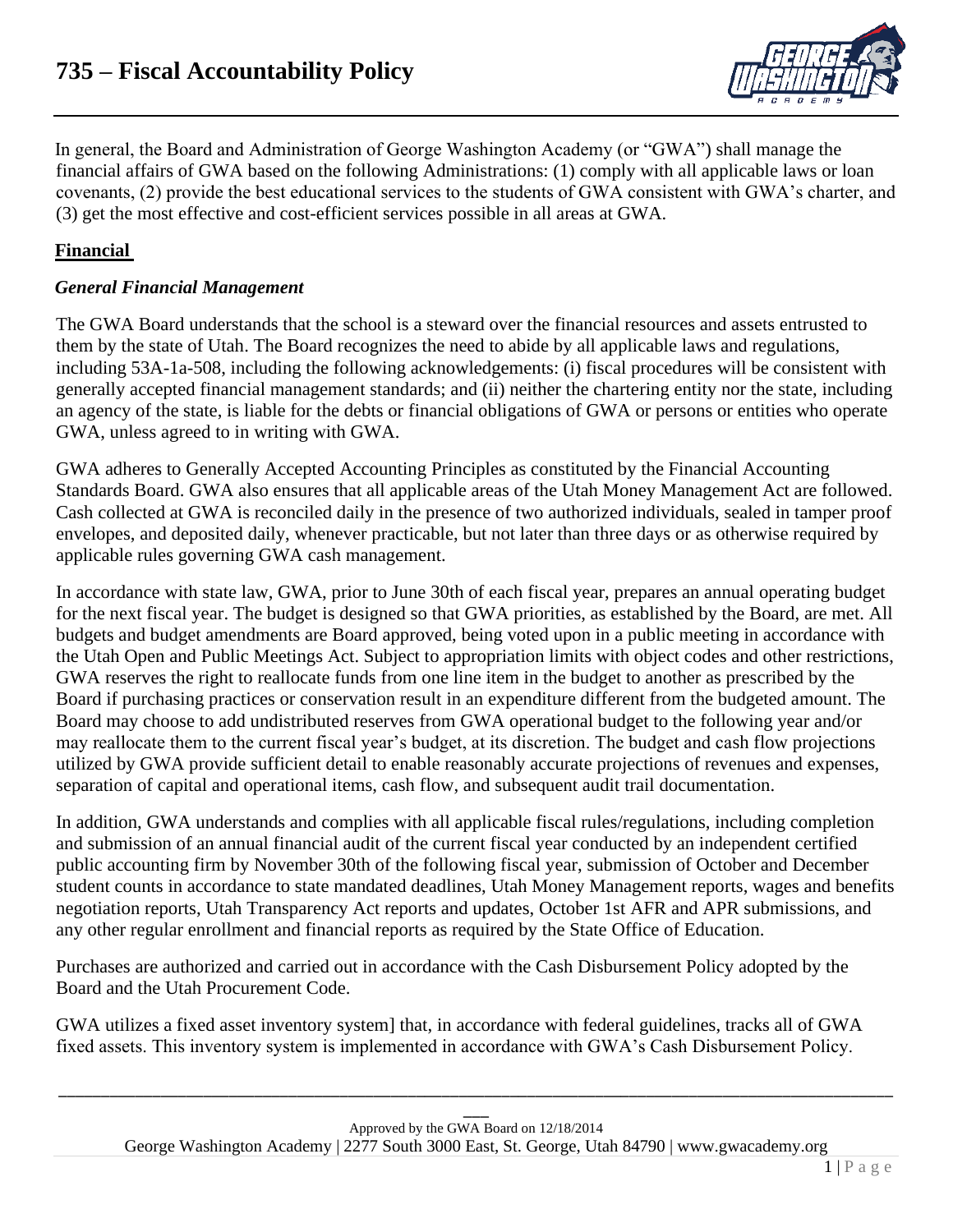# **715 – Fiscal Accountability Policy (cont.)**

GWA has adopted procedures for the disposal of fixed assets to ensure proper reconciliation of inventory records at the end of the fiscal year. Regular inventory counts are performed, and the Board holds the administration, teachers, and custodial/maintenance staff responsible to inventory items assigned to their classroom, office, or role at GWA.

**\_\_\_\_\_\_\_\_\_\_\_\_\_\_\_\_\_\_\_\_\_\_\_\_\_\_\_\_\_\_\_\_\_\_\_\_\_\_\_\_\_\_\_\_\_\_\_\_\_\_\_\_\_\_\_\_\_\_\_\_\_\_\_\_\_\_\_\_\_\_\_\_\_\_\_\_\_**

All fiscal policies and procedures comply with GWA's conflict of interest policy.

GWA assigns a representative to attend school finance and statistics training and all required finance training. GWA will continue to take the measures necessary so that its representative(s) attend future trainings as announced or provided to ensure accounting and management of GWA resources are in compliance with any revisions to rules and laws governing GWA.

### *Minimum Reserve and Coverage Levels*

GWA will maintain minimum reserve and coverage levels that the Board determines are consistent with longterm financial health. The Board financial coordinator, administration, and accounting staff will regularly monitor the status of reserve and coverage ratios and report that information to the Board.

GWA will ensure that it satisfies minimum reserve and coverage levels as required by law or applicable loan covenants.

GWA will take reserve and coverage levels into consideration when making budgeting, financial planning, and other financial decisions, including decisions regarding major purchases.

### *Financial Forecasting and Budgeting*

Throughout the fiscal year, the Board financial coordinator, administration and accounting staff will meet regularly to discuss the budget, GWA financial status, and any changes. The Board will be fully engaged in the budgetary process and informed of such issues on a regular, monthly basis.

The Board financial coordinator, administrator, and accounting staff will meet to prepare a tentative budget. GWA's budgeting philosophy will be to conservatively project both revenues and expenses while achieving the level of accuracy required by state standards. The tentative budget will be circulated to the Board for further review and discussion. The tentative budget will be scheduled for discussion on a board meeting agenda, further discussed, and adopted at the annual board meeting.

As the October 1 count is finalized, and as GWA receives new revenues, the Board will be updated on new figures. In order to account for these changes, the Board will approve revisions and amendments to the budget over the course of the fiscal year.

### *Debt*

GWA will seek to avoid debt to the extent possible. GWA's plan is to only assume debt as absolutely necessary or when the benefits of a purchase will, in the judgment of GWA's board, benefit GWA's students for the life of such debt. The Board recognizes that the ability to take on debt will be governed by the covenants of existing indebtedness and pending indebtedness. GWA's accounting staff, administration and Board financial coordinator will be informed of the requirements affecting GWA ability to incur debt. Any debt assumed by GWA will therefore comply with applicable laws and any existing loan covenants.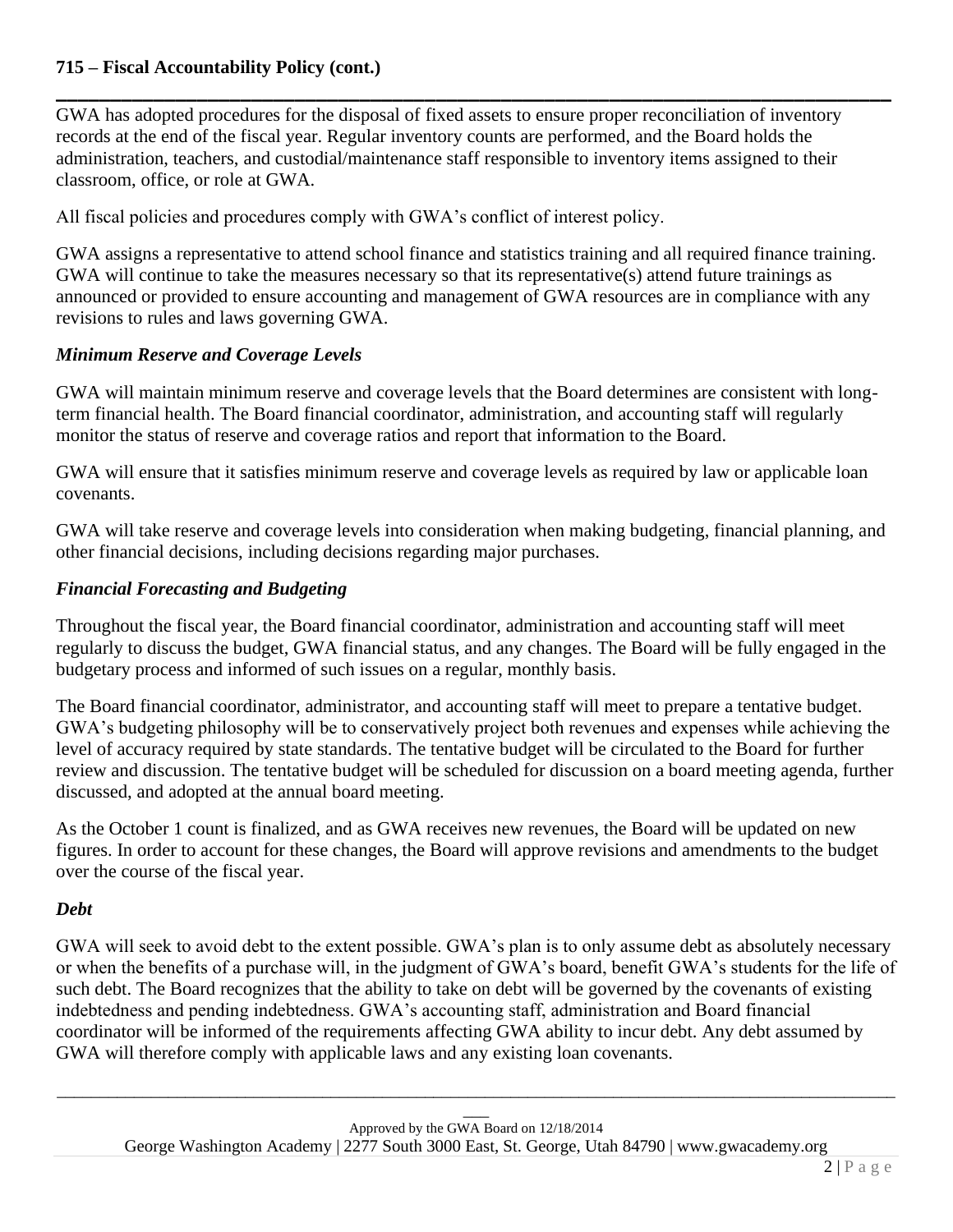### **715 – Fiscal Accountability Policy (cont.)**

As economical or in its best interests, GWA will seek refunding opportunities to either lower its debt profile, meet bond covenants or other advantageous benefits realized through a restructure of its debt.

**\_\_\_\_\_\_\_\_\_\_\_\_\_\_\_\_\_\_\_\_\_\_\_\_\_\_\_\_\_\_\_\_\_\_\_\_\_\_\_\_\_\_\_\_\_\_\_\_\_\_\_\_\_\_\_\_\_\_\_\_\_\_\_\_\_\_\_\_\_\_\_\_\_\_\_\_\_**

#### **Risk Management**

As a nonprofit corporation and public school, GWA shall actively seek to avoid unnecessary risks to the greatest extent possible. GWA shall always maintain insurance at the highest amount that is either (a) required by law, (b) required by existing loan covenants, (c) is reasonable and customary for a Utah Charter School, or (d) is considered prudent by GWA's board after consulting with qualified professionals. In the event any material risk is identified by GWA's board or administration that is not covered by existing insurance, a qualified professional shall promptly be engaged to evaluate such risk and recommend the appropriate action.

The board will work with qualified professionals to recognize and avoid risks associated with its governance of GWA. In particular, the board will be cognizant of financial risks that are addressed by the provisions above, compliance with applicable laws, including but not limited to the Utah Open and Public Meetings Act and the Government Records Access and Management Act. The Board will periodically review the policies that it has adopted to ensure that it has all necessary policies in place and that the policies that have been adopted comply with current law, adequately address issues at which they are aimed, and cover all areas requiring board guidance. The Board may periodically ask that the Administration provide evidence that Board Policies are being complied with. In the event the board learns that policies are not being complied with, it will ask the Administration to create a plan to remedy any deficiencies and establish procedures to ensure that the policies are complied with in the future.

The Administration is also directed to work with qualified professionals, including GWA's business management company and loss control representatives of GWA insurer, to recognize, manage and avoid risks associated with the operation of GWA. In particular, the Administration will be cognizant of risks associated with human resources activities, student safety and security, facility matters, and state and federal legal compliance, including civil rights issues. The Administration will establish administrative procedures in order to address key issues pertaining to GWA operations and will ensure that all GWA employees and, to the extent necessary, students and parents, are aware of such procedures. The Administration will periodically review and revise administrative procedures in order to ensure that they adequately address the pertinent issues and are consistent with GWA situation and needs.

### **Disclosure (or Post Issuance Compliance)**

GWA first issued tax exempt debt in 2008 and has been committed to complying with all disclosure and post issuance requirements on their debt since that date, and is proud of its record. GWA remains committed to full compliance with such requirements on any debt that is GWA's responsibility going forward.

Throughout the fiscal year, the Board financial coordinator, administration and accounting staff will meet regularly to discuss how best to comply with all debt obligations using the most effective, efficient and honest methods available. The full Board will be updated at least once a year on the compliance with such requirements.

In the event of a material violation of any post issuance requirement, or allegation by any source of a material violation, the Board of GWA will be informed in writing by the Board financial coordinator, administration or